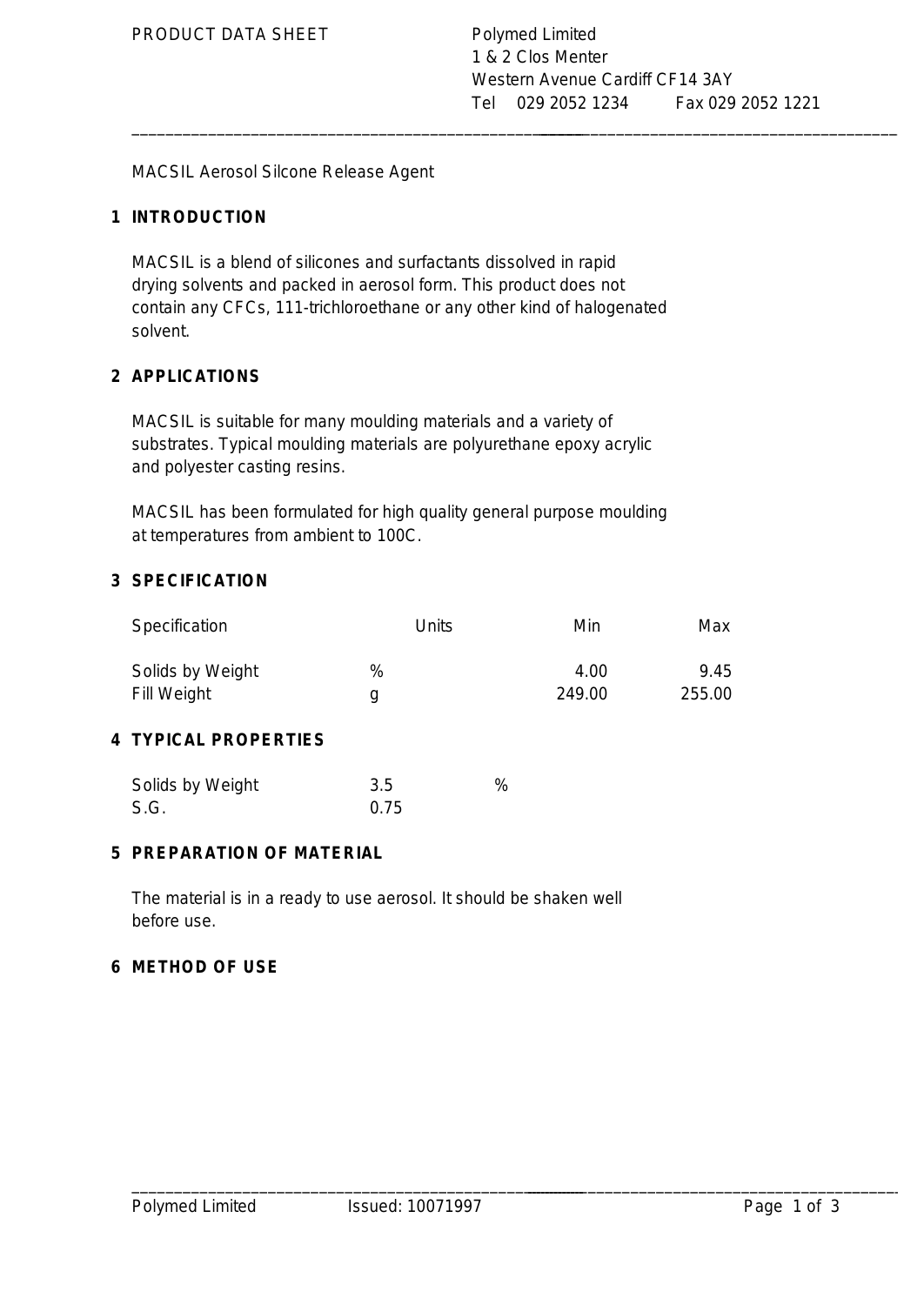The aerosol can should be held 250 mm - 350mm away from the mould surface. The can should be kept moving during the spraying otherwise patches of excess material will form. If possible the spray should be kept perpendicular to the area being sprayed.

\_\_\_\_\_\_\_\_\_\_\_\_\_\_\_\_\_\_\_\_\_\_\_\_\_\_\_\_\_\_\_\_\_\_\_\_\_\_\_\_\_\_\_\_\_\_\_\_\_\_\_\_\_ \_\_\_\_\_\_\_\_\_\_\_\_\_\_\_\_\_\_\_\_\_\_\_\_\_\_\_\_\_\_\_\_\_\_\_\_\_\_\_\_\_\_\_\_\_\_\_\_\_\_\_\_\_

The application of a number of light coats is preferable to one heavy coat. Light coats allow the solvent to dry more rapidly and improves the surface finish.

The application technique used will depend upon mould geometry. Deep sections undercuts and recesses often lead to incomplete coverage by shadowing parts of the mould surface from the release agent spray. This may lead to difficulty in releasing the moulded parts.

A thin sprayed coat should dry within 2 minutes at 20C. Higher mould temperatures and a current of air over the mould will lead to shorter drying times. Casting onto release agent which has not fully dried may cause softening of the surface of the moulded part.

# **7 HANDLING & STORAGE**

This product is flammable. Refer to the relevant Safety Data Sheet for details regarding the safe handling of this material.

Do not handle or store near open flames, or sources of heat or ignition. Store in a cool well ventilated place. open flame or sources of heat or ignition. Protect the material from direct sunlight to avoid a build up of heat inside the container.

Do not puncture or incinerate aerosol cans even when empty.

This product has a shelf life of 24 months from the original date of manufacture when stored as described above in the original unopened container.

# **8 HEALTH & SAFETY**

The Safety Data Sheet provides details of the Health and Safety aspects of this product. This should be read carefully before the containers are opened and before storage or use. Please contact us immediately if you are not in possession of a Safety Data Sheet for this product.

\_\_\_\_\_\_\_\_\_\_\_\_\_\_\_\_\_\_\_\_\_\_\_\_\_\_\_\_\_\_\_\_\_\_\_\_\_\_\_\_\_\_\_\_\_\_\_\_\_\_\_\_\_ \_\_\_\_\_\_\_\_\_\_\_\_\_\_\_\_\_\_\_\_\_\_\_\_\_\_\_\_\_\_\_\_\_\_\_\_\_\_\_\_\_\_\_\_\_\_\_\_\_\_\_\_\_